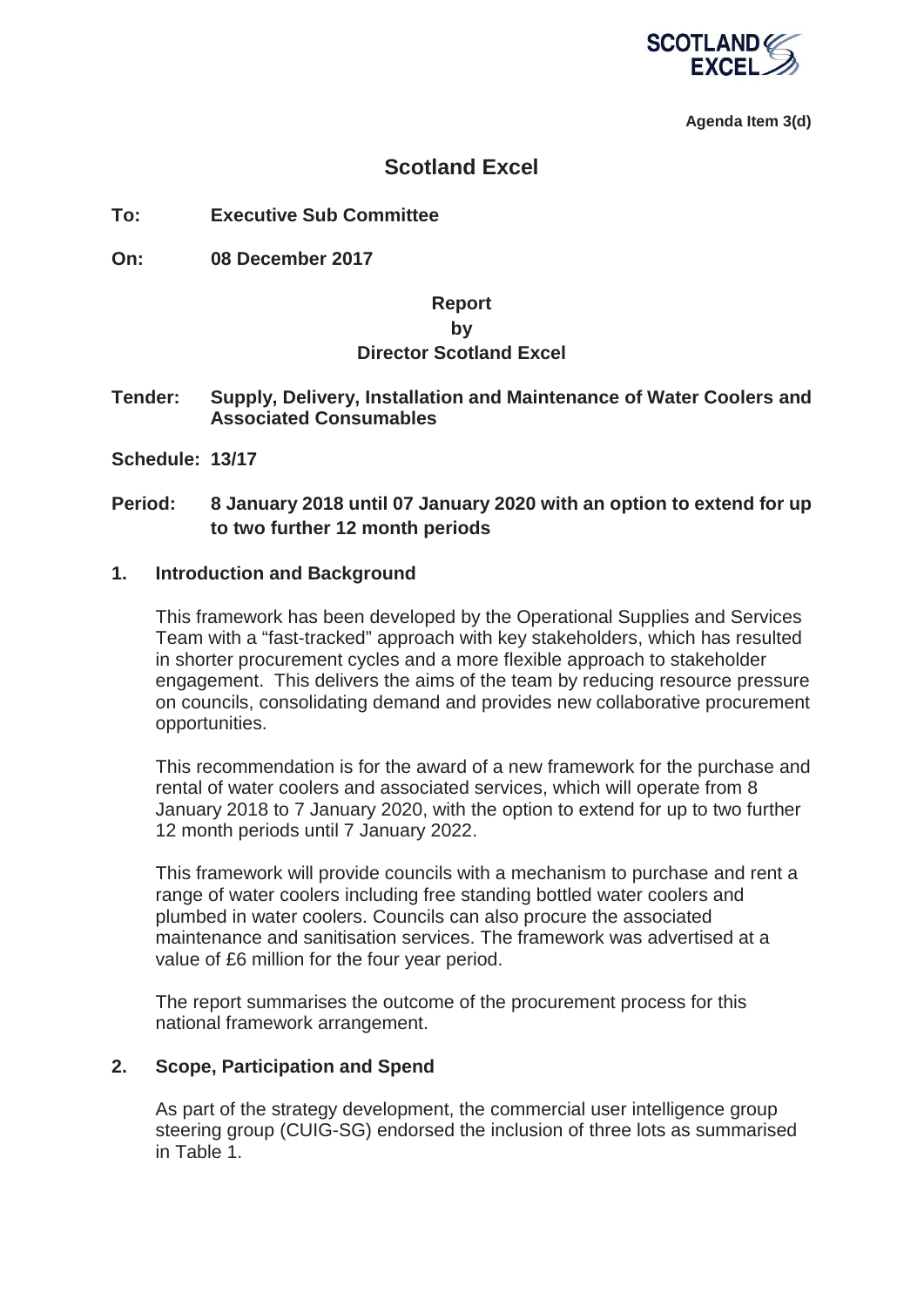| Lot<br><b>Number</b> | <b>Description of sections</b>                                            | <b>Estimated</b><br>%age of Spend |
|----------------------|---------------------------------------------------------------------------|-----------------------------------|
| Lot $1$              | Bottled Water Coolers and Associated Products (including<br>installation) | 42%                               |
| Lot 2                | Plumbed-In Water Coolers (including installation)                         | 42%                               |
| Lot $3$              | Sanitisation and Maintenance of Bottled and Plumbed-In Water<br>Coolers   | 16%                               |

#### **Table 1: Lot Structure**

The structure recognises the importance of councils being able to purchase both bottled and plumbed in water coolers, as well as the rental of these units, where this is required. The structure also recognises that not all suppliers in the marketplace are able to provide all types of units.

The Scotland Excel Operational Supplies and Services Team engaged with the councils to request requirements and anticipated timescales for tenders. Of all responses received, 70% of respondents confirmed they would like this opportunity tendered in the first two years of the team being in place.

#### **3. Procurement Process**

A Prior Information Notice (PIN) was published on 11 May 2017 which resulted in expressions of interest from 15 companies. A number of supplier engagement meetings were held to understand the current marketplace, inform the supply base of Scotland Excel's intentions and to generate interest from SME's.

As the CUIG-SG endorsed a 'faster-tracked' approach to this opportunity, a more flexible approach to stakeholder engagement was taken.

As a matter of best practice and to ensure that the framework aligned with councils requirements, a programme of consultation was conducted to understand their service requirements, the technical aspects of these services and their current purchasing practices.

This information was used to generate the specifications and selection/award criteria.

To ensure maximum competition, an open tender process was followed to establish the framework. The tender was advertised on the Official Journal of the European Union and the Public Contracts Scotland portal on 5 October 2017. The tender process was conducted using the Public Contracts Scotland Tender system (PCS-T).

The procurement process followed a two-stage tendering procedure. Stage one, Qualification was conducted using the European Single Procurement Document (ESPD). Within the ESPD tenderers are required to answer a number of questions relating to conduct and business probity along with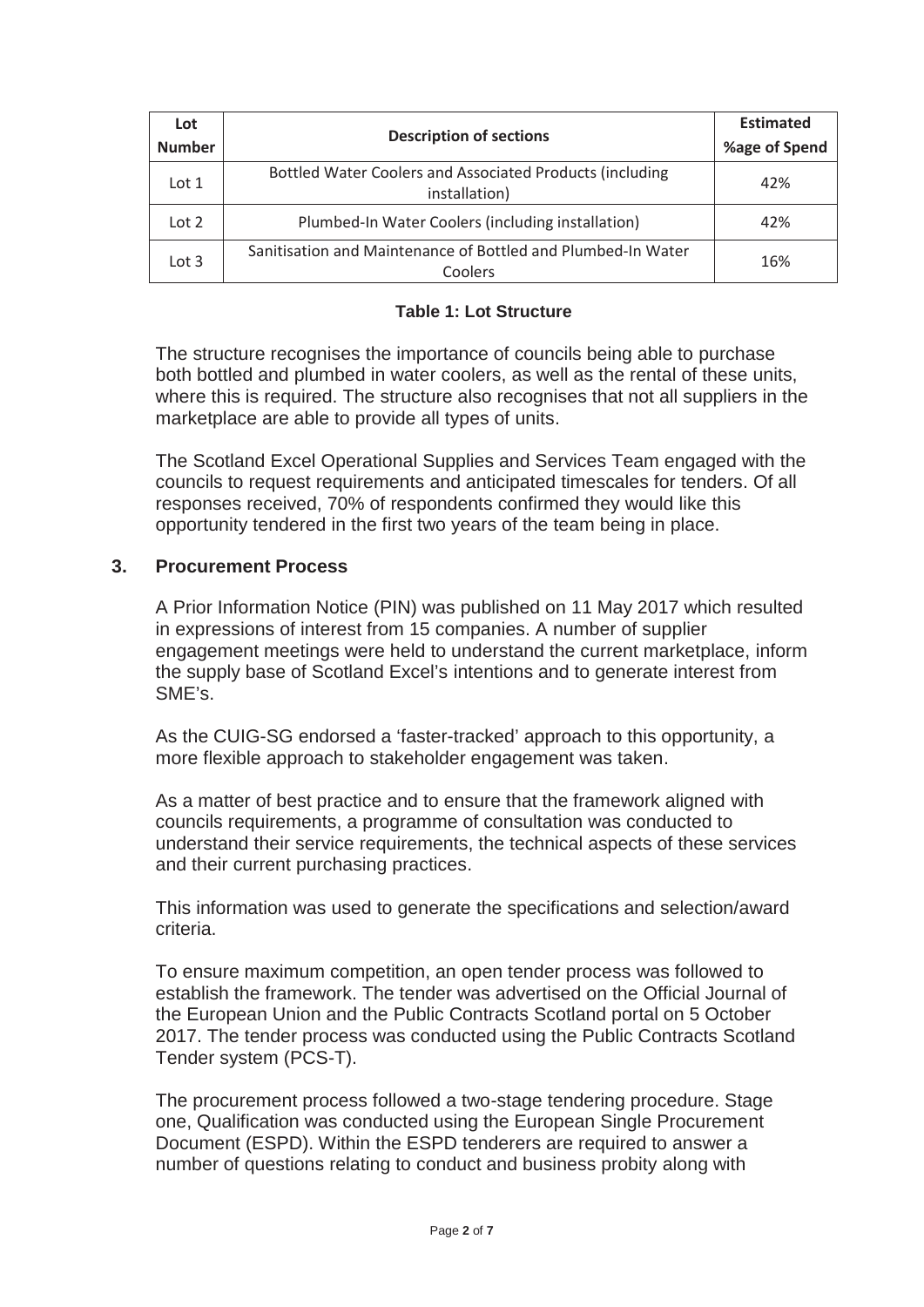questions on insurance, financial standing, quality management, health and safety and environmental management.

At the second stage of the process, the offers were evaluated against the following criteria and weightings for all lots:

| Commercial       | 80% |
|------------------|-----|
| <b>Technical</b> | 20% |

Within the technical sections, bidders were required to complete scored questions and provide method statements to evidence their knowledge, experience and general suitability as service providers. This included, servicing the framework requirements, supply chain sustainability issues, community benefits and fair work practices.

Bidders were invited to submit a commercial offer on a lot by lot basis. Within the commercial section for lots 1 and 2, bidders were invited to offer for a basket of goods, lot 3 bidders were invited to offer for a basket of services and maintenance elements.

## **4. Report on Offers Received**

The tender document was downloaded by 12 companies, with 8 tender responses received.

A summary of all offers received and their SME status is provided in Appendix 1.

Following a full evaluation, scoring was completed, and Appendix 2 confirms the scoring achieved by each bidder.

### **5. Recommendations**

Based on the evaluation undertaken in line with the criteria and weightings set out above, it is recommended that a multi supplier framework agreement is awarded to 8 suppliers as outlined in Appendix 2.

Of the 8 recommended suppliers 4 are small businesses and 2 are micro businesses. The recommended suppliers provide the range of services required by councils as well as representing best value and meeting all technical specifications.

### **6. Benefits**

## **Savings**

The projected average saving across all councils is 9% across both lots which equates to an estimated total saving of approximately £135k per annum, based on current spend forecasts.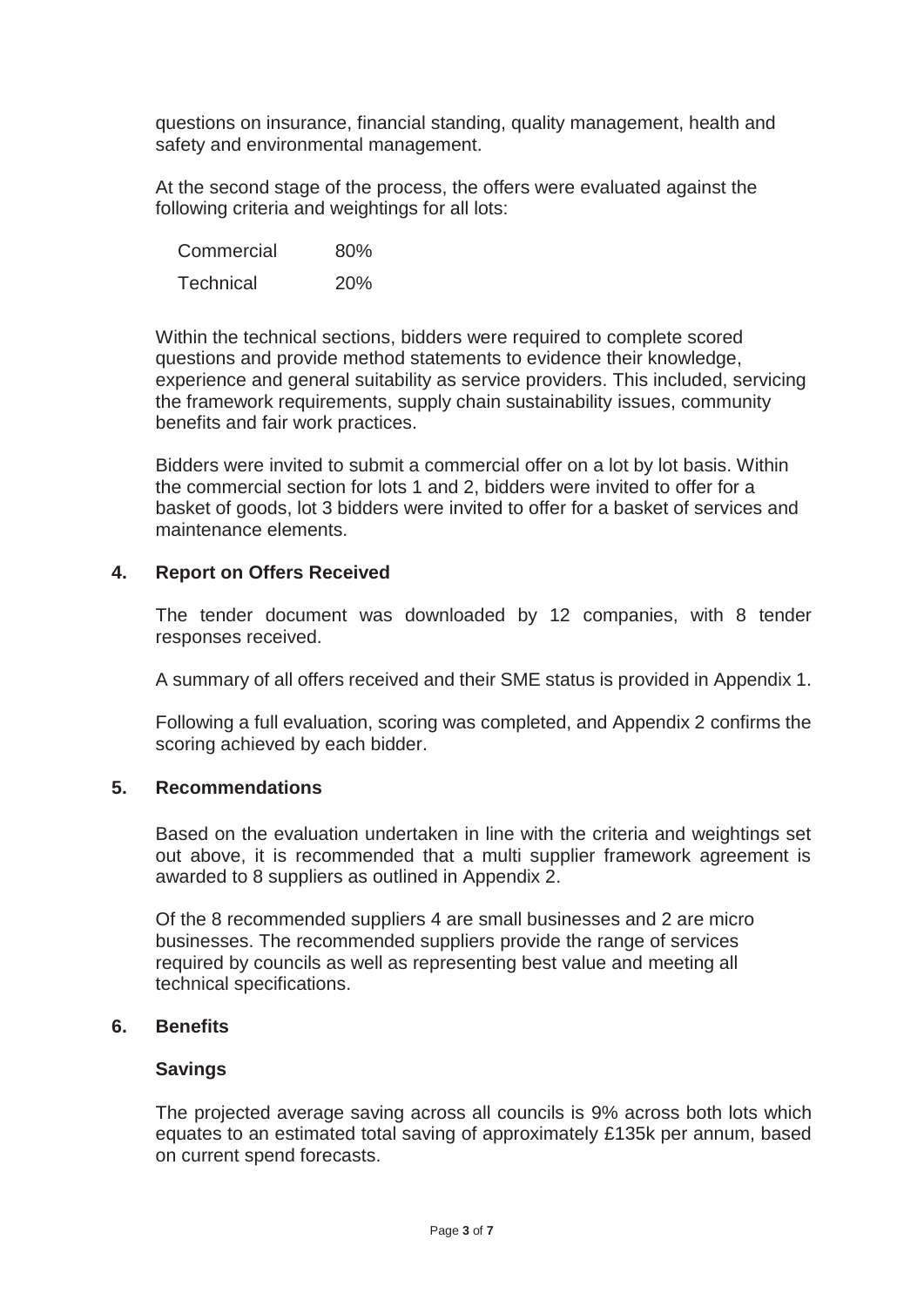Savings that can be achieved will depend on a council's purchasing habits and the mix of products and services that each council requires.

## **Price Stability**

Bidders have accepted as part of the framework contract the requirement that suppliers will hold prices firm for the first 12 months of the contract.

After the initial 12 month period, suppliers may submit a price increase on an annual basis. Any price increase will not exceed the rate of CPI (Consumer Price Index) increase in the preceding 12 months.

### **Sustainable Procurement Benefits**

#### **Community Benefits**

Bidders were asked to detail community benefit initiatives that they would commit to deliver during the life of the framework.

Community benefits received as part of the tender submissions included sponsorship of local sports teams and community events as well as weekly/monthly work experience placements and recruitment of modern apprentices.

#### **Fair Work Practices**

For information, bidders were also asked to confirm their approach to fair work practices and the Scottish Living Wage. Of the 8 recommended suppliers;

- 3 are accredited Living Wage employers
- 3 are not an accredited Living Wage Employer but pay the Living Wage to all employees (except volunteers, apprentices and interns).
- 1 has committed to gaining accreditation over the initial two year period of the Framework Contract

Scotland Excel will work with all awarded suppliers to ensure commitment to the Scottish Living Wage during the framework period.

### **Other Benefits**

The framework will provide councils with a choice of suppliers providing a clear pricing and delivery charge structure.

The framework also provides councils with the opportunity to consolidate requirements of this type, including bottled water and plumbed in units maintenance, streamlining the process and contract management for councils.

Finally, this new framework supports councils by reducing workload and resource pressure, allowing council procurement teams to focus on other priorities whilst still providing best value for these requirements.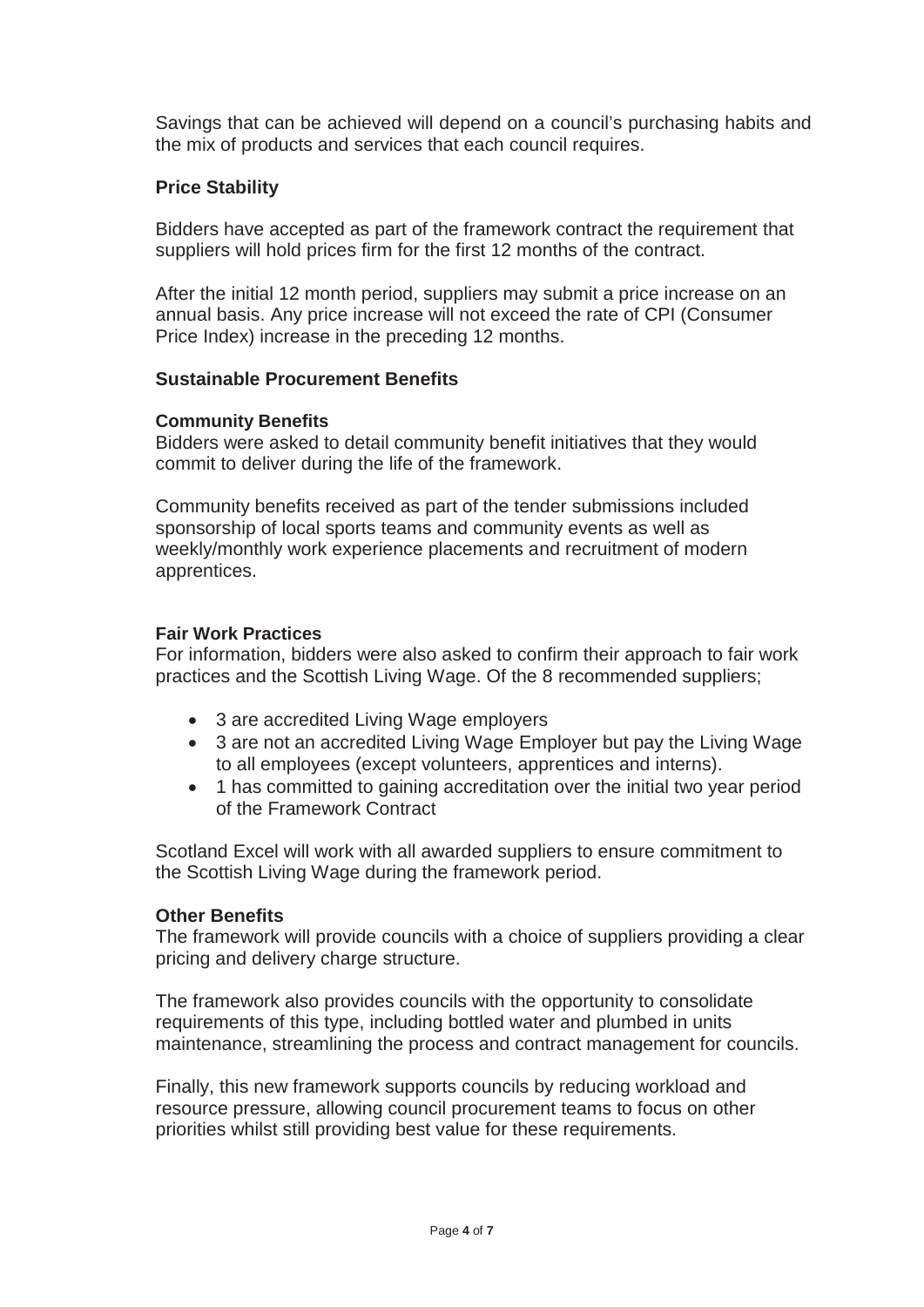## **7. Contract Mobilisation and Management**

Each supplier will be invited to a mobilisation meeting to outline the operation of the framework, roles and responsibilities, management information requirements and community benefits commitments. Both suppliers and participating members will be issued with a mobilisation pack containing all required details to launch the framework.

In accordance with Scotland Excel's established contract and supplier management programme, this framework has been classified as a level 3 arrangement in terms of both risk and spend requiring annual supplier and user group reviews as appropriate.

#### **8. Summary**

This framework for the supply, delivery installation and maintenance of water coolers and associated services aims to maximise collaboration, consolidate demand and deliver best value. A range of benefits can be reported in relation to savings, price stability, sustainability and community benefits.

The Executive Sub Committee is requested to approve the recommendation to award this framework agreement.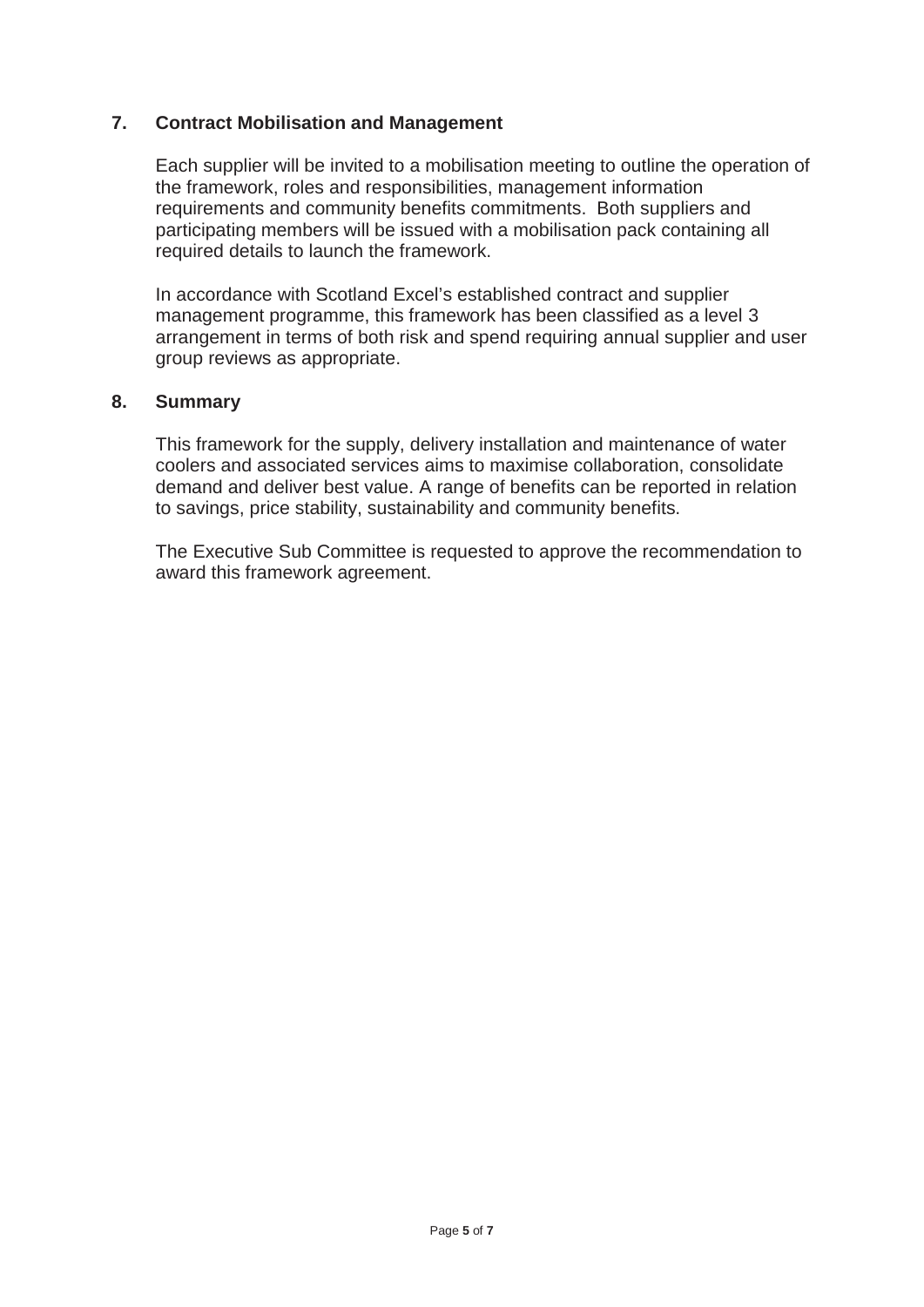# **Appendix 1 - SME Status**

|                                            | <b>SME</b>    |                 | Lots            |
|--------------------------------------------|---------------|-----------------|-----------------|
| <b>Tenderers</b>                           | <b>Status</b> | Location        | <b>Tendered</b> |
| Angel Springs Limited (T/A Waterlogic)     | Large         | Wolverhampton   | 1, 2 and 3      |
| AquAid Franchising Ltd T/A AquAid Glasgow  | Medium        | Glasgow         | 1, 2 and 3      |
| Cameron Water Ltd                          | Small         | Hamilton        | $2$ and $3$     |
| Early Bird Catering Ltd                    | Micro         | Aberdeen        | 1, 2 and 3      |
| Eden Springs UK Ltd                        | Large         | <b>Blantyre</b> | 1, 2 and 3      |
| Selecta UK Limited (00157122) (now Selecta |               |                 | $2$ and $3$     |
| Refreshments Limited)                      | Large         | Basingstoke     |                 |
| Total Refreshment Solutions Ltd t/a Alba   |               |                 | 1, 2 and 3      |
| Water                                      | Micro         | Penicuik        |                 |
| <b>Water Coolers Ltd</b>                   | Small         | London          | 1, 2 and 3      |

# **Appendix 2 - Scoring and Recommendations**

(Asterisk (\*) denotes recommended supplier)

## **Lot 1**

| <b>Bottled Water Coolers and Associated Products (including installation)</b> |       |
|-------------------------------------------------------------------------------|-------|
| <b>Tenderer</b>                                                               |       |
| Eden Springs UK Ltd*                                                          | 95.25 |
| AquAid Franchising Ltd T/A AquAid Glasgow*                                    | 75.01 |
| Angel Springs Limited (T/A Waterlogic)*                                       |       |
| Water Coolers Ltd*                                                            | 66.16 |
| Total Refreshment Solutions Ltd t/a Alba Water*                               |       |
| Early Bird Catering Ltd*                                                      | 36.16 |

## **Lot 2**

| <b>Plumbed-In Water Coolers (including installation)</b>        |       |
|-----------------------------------------------------------------|-------|
| <b>Tenderer</b>                                                 |       |
| Angel Springs Limited (T/A Waterlogic)*                         | 97.50 |
| Eden Springs UK Ltd*                                            | 78.60 |
| Water Coolers Ltd*                                              | 67.59 |
| Early Bird Catering Ltd*                                        |       |
| AquAid Franchising Ltd T/A AquAid Glasgow*                      |       |
| Total Refreshment Solutions Ltd t/a Alba Water*                 |       |
| Selecta UK Limited* 00157122 (now Selecta Refreshments Limited) |       |
| Cameron Water Ltd*                                              | 45.46 |